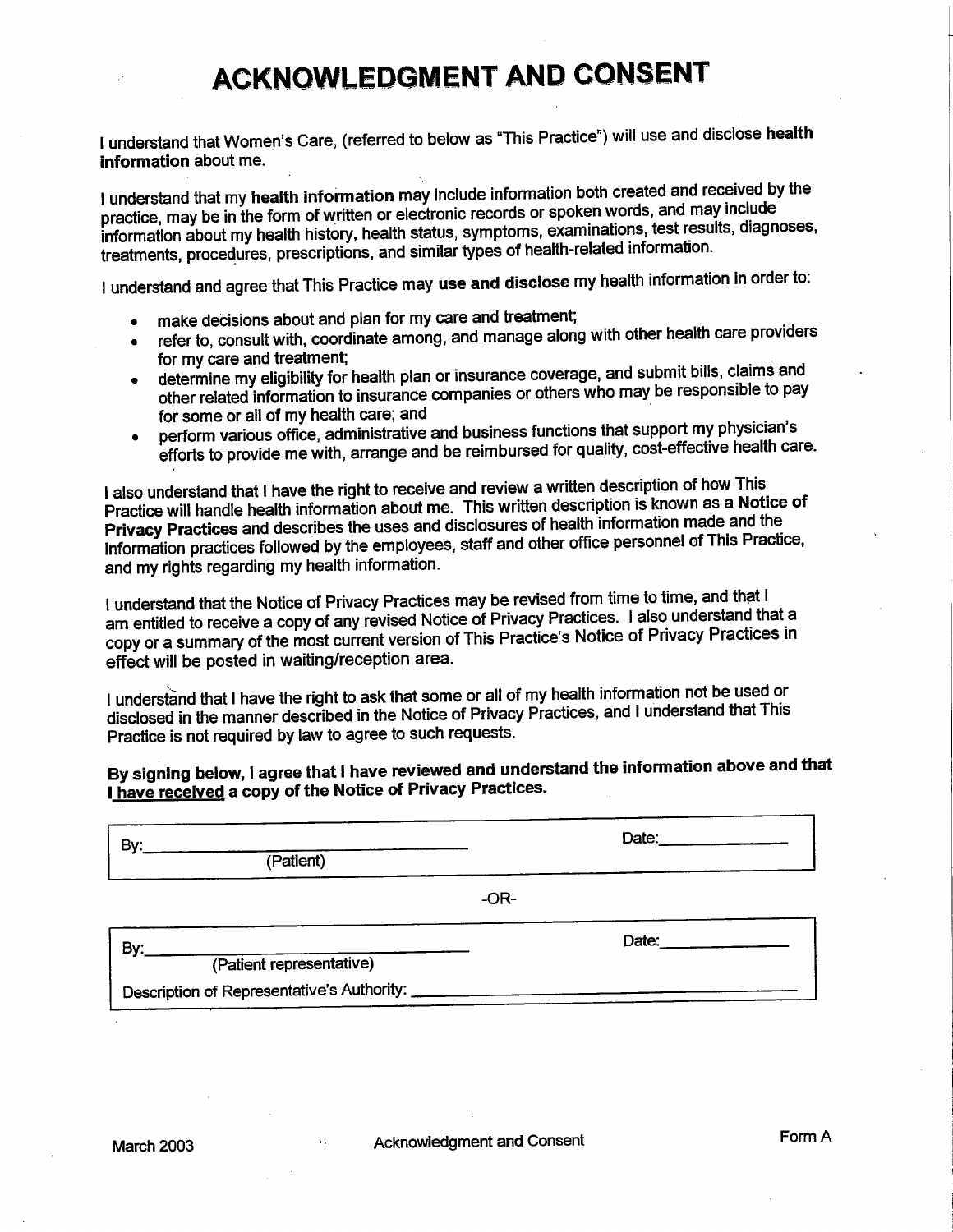# **AUTHORIZATION** TO USE/DISCLOSE HEALTH INFORMATION

| I authorize |                                                               | to disclose a copy of the specific health and |  |
|-------------|---------------------------------------------------------------|-----------------------------------------------|--|
|             | in a start and according the second leaders recognized to the |                                               |  |

medical information described below regarding:

(Name of patient)

consisting of: <u>consisting</u> of: consisting of: consisting of: consisting of: consisting of: consisting of: constant of the constant of the constant of the constant of the constant of the constant of the constant of the con

(Describe information to be used/disclosed)

to: The Fertility Center of Oregon, 590 Country Club Parkway, Ste A, Eugene, OR 97401,

for the purpose of:  $\frac{1}{2}$ 

(Describe each purpose of disclosure or state "at the request of the individual" if this authorization is initiated by the individual and the individual does not, or elects not to, provide a statement of purpose.)

Your health care and payment for that health care cannot be conditioned upon receipt of this signed Authorization unless your health care or treatment is for the purpose of.

(1) Creating health information about you to be disclosed to a third party; or

(2) For the purpose of research.

You have the right to revoke this Authorization at any time, provided that you do so in writing. If you revoke your Authorization, we will no longer use or disclose information about you for the reasons covered by your written Authorization, but we cannot take back any uses or disclosures already made with your permission. To revoke this Authorization, please send a written statement to Jennifer Ocker at 590 Country Club Parkway, Eugene, OR 97401 that identifies the date you signed this Authorization, the recipient of the information identified in this Authorization, and state that you are revoking this Authorization.

This Authorization will expire on the earlier of \_\_\_\_\_\_\_\_\_\_\_\_\_\_\_(date), 180 days from the date of signing, or the end of the period reasonably needed to complete the disclosure for the above-described purpose.

I have reviewed and I understand this Authorization. I also understand that the information used or disclosed pursuant to this Authorization may be subject to re-disclosure by the recipient and no longer be protected under federal law.

By: (Patient) Date:

 $-OR -$ 

By: (Patient representative)

Date:  $\qquad \qquad \qquad$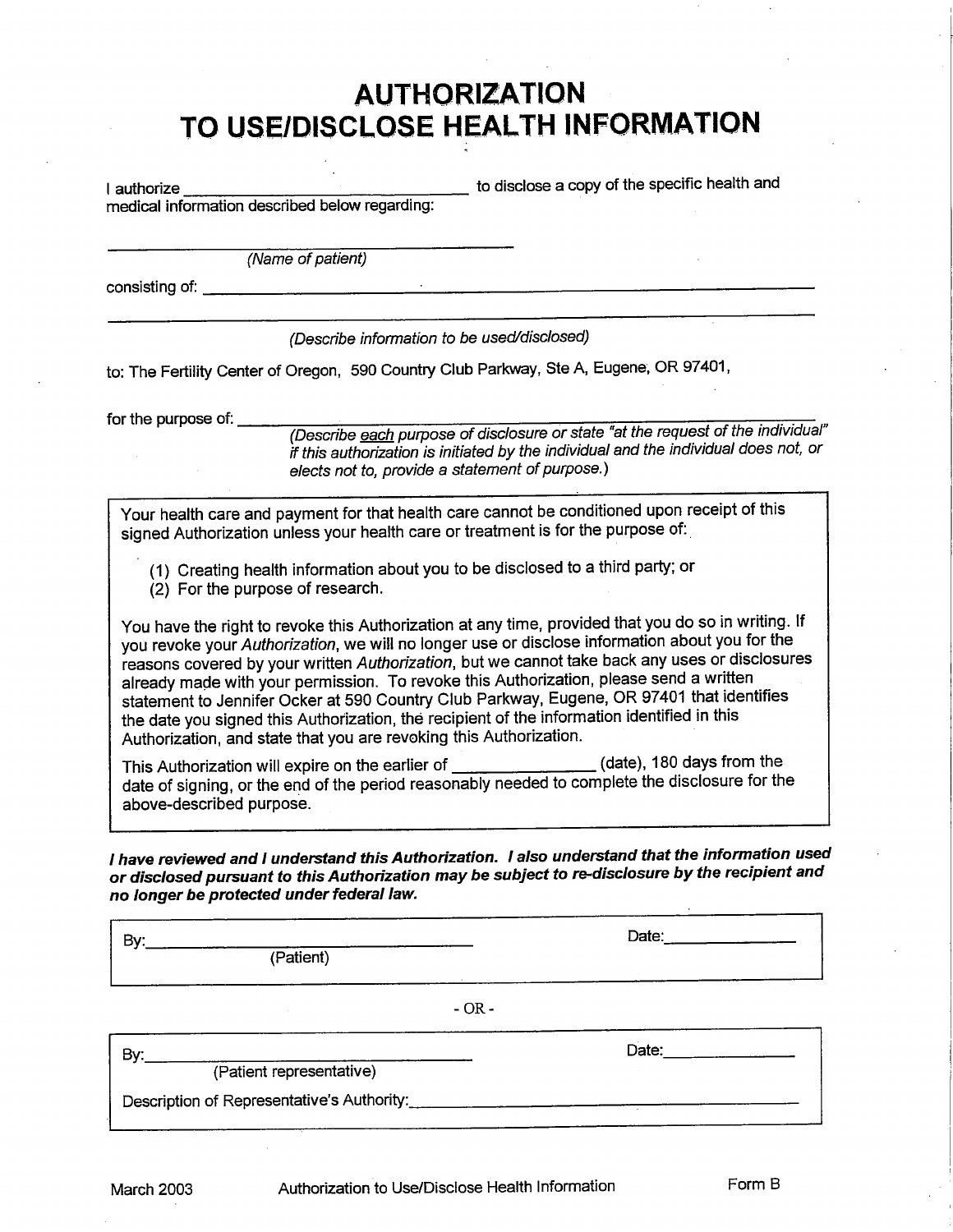# THE FERTILITY CENTER OF OREGON Women's Care 590 Country Club Pkwy, Suite A<br>Eugene, Oregon 97401  $(541)$  683-1559

### **GYNECOLOGY MEDICAL HISTORY**

|                    |                                     |                  | Primary Care Physician: ___________________________________OB-GYN Physician: _________________________________ |  |
|--------------------|-------------------------------------|------------------|----------------------------------------------------------------------------------------------------------------|--|
|                    |                                     |                  |                                                                                                                |  |
|                    |                                     |                  |                                                                                                                |  |
|                    |                                     |                  |                                                                                                                |  |
|                    |                                     |                  |                                                                                                                |  |
|                    |                                     |                  |                                                                                                                |  |
|                    |                                     |                  | <b>MEDICAL HISTORY</b>                                                                                         |  |
|                    |                                     |                  |                                                                                                                |  |
|                    |                                     |                  |                                                                                                                |  |
|                    |                                     |                  |                                                                                                                |  |
|                    |                                     |                  |                                                                                                                |  |
|                    |                                     |                  |                                                                                                                |  |
|                    |                                     |                  |                                                                                                                |  |
|                    |                                     |                  |                                                                                                                |  |
| <b>SURGERIES</b>   |                                     |                  |                                                                                                                |  |
|                    |                                     |                  |                                                                                                                |  |
|                    |                                     |                  |                                                                                                                |  |
|                    |                                     |                  |                                                                                                                |  |
|                    |                                     |                  |                                                                                                                |  |
|                    |                                     |                  |                                                                                                                |  |
| <b>MEDICATIONS</b> |                                     |                  |                                                                                                                |  |
|                    | Med: ______________________________ |                  | Dose: __________________                                                                                       |  |
|                    |                                     |                  |                                                                                                                |  |
|                    |                                     |                  |                                                                                                                |  |
|                    |                                     |                  |                                                                                                                |  |
|                    |                                     |                  |                                                                                                                |  |
| <b>ALLERGIES</b>   |                                     |                  |                                                                                                                |  |
| Allergy to:        |                                     | <b>Reaction:</b> |                                                                                                                |  |
|                    |                                     |                  |                                                                                                                |  |
|                    |                                     |                  |                                                                                                                |  |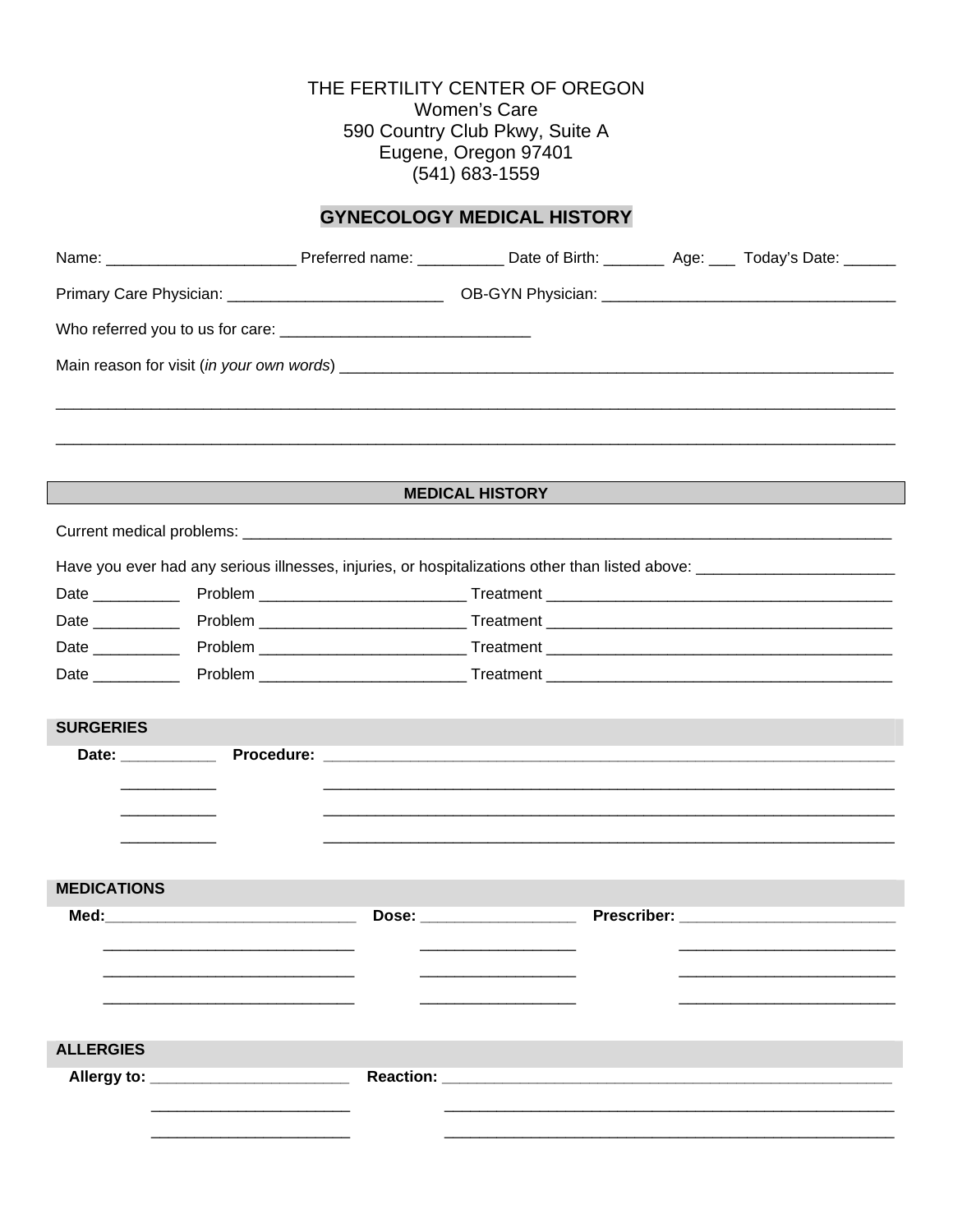#### **HEALTH MAINTENANCE**

| <b>Bone Density</b><br>Calcium intake: Servings of dairy daily: __________________________Calcium supplements: ____________ mg.                                                                                                                                                                                                                                                                        |
|--------------------------------------------------------------------------------------------------------------------------------------------------------------------------------------------------------------------------------------------------------------------------------------------------------------------------------------------------------------------------------------------------------|
|                                                                                                                                                                                                                                                                                                                                                                                                        |
|                                                                                                                                                                                                                                                                                                                                                                                                        |
| Are you on a weight loss plan? __________ If so, which one __________________What is your goal weight? _______                                                                                                                                                                                                                                                                                         |
| Breast Screen: Do you perform self-breast examinations? _____ Yes ____ No                                                                                                                                                                                                                                                                                                                              |
|                                                                                                                                                                                                                                                                                                                                                                                                        |
| Do have a history of abnormal mammogram? _____ Yes _____ No                                                                                                                                                                                                                                                                                                                                            |
| Labs: (check if yes and add date if known)                                                                                                                                                                                                                                                                                                                                                             |
| ___ TSH _____________    ___ Fasting glucose _____________                                                                                                                                                                                                                                                                                                                                             |
| $\frac{1}{\sqrt{1-\frac{1}{2}}}\int_{0}^{\frac{1}{2}}\frac{1}{\sqrt{1-\frac{1}{2}}\int_{0}^{\frac{1}{2}}\frac{1}{\sqrt{1-\frac{1}{2}}\int_{0}^{\frac{1}{2}}\frac{1}{\sqrt{1-\frac{1}{2}}\int_{0}^{\frac{1}{2}}\frac{1}{\sqrt{1-\frac{1}{2}}\int_{0}^{\frac{1}{2}}\frac{1}{\sqrt{1-\frac{1}{2}}\int_{0}^{\frac{1}{2}}\frac{1}{\sqrt{1-\frac{1}{2}}\int_{0}^{\frac{1}{2}}\frac{1}{\sqrt{1-\frac{1}{2}}\$ |
| ____ Blood count _______                                                                                                                                                                                                                                                                                                                                                                               |
|                                                                                                                                                                                                                                                                                                                                                                                                        |
| Immunizations (please check if yes and list date of last)<br>Influenza<br>Tetanus<br>the company of the company of the company<br>___ Varicella<br>___ Rubella<br>____ Pneumococcal<br>____ Hepatitis A<br>____ Hepatitis B<br>____ Zoster (shingles)<br>HPV (Gardasil)                                                                                                                                |
| <b>GYNECOLOGICAL HISTORY</b>                                                                                                                                                                                                                                                                                                                                                                           |
|                                                                                                                                                                                                                                                                                                                                                                                                        |
| First day of last normal menstrual period: _________________                                                                                                                                                                                                                                                                                                                                           |
| How old were you when your menstrual period started:                                                                                                                                                                                                                                                                                                                                                   |
| Have you ever had irregular cycles? _____ No _____ Yes                                                                                                                                                                                                                                                                                                                                                 |
| What is the usual number of days from the start of one period to the start of the next: __________________                                                                                                                                                                                                                                                                                             |
|                                                                                                                                                                                                                                                                                                                                                                                                        |
| Flow is usually: ___ Light ____ Moderate ____ Heavy                                                                                                                                                                                                                                                                                                                                                    |
| Do you have any discomfort during your period (menstrual cramps)?                                                                                                                                                                                                                                                                                                                                      |
| Never _______ Rarely _______ Usually (If you checked "never", please skip to the next question)                                                                                                                                                                                                                                                                                                        |
| Onset:<br>$\frac{1}{2}$ years<br>____ severe (have to stop usual activities)<br>Severity:<br>____ moderate                                                                                                                                                                                                                                                                                             |
|                                                                                                                                                                                                                                                                                                                                                                                                        |
| mild<br>Changes: ____ getting worse<br>_____ about the same                                                                                                                                                                                                                                                                                                                                            |
| _____ getting better<br>Location:<br>___ midline lower abdomen<br>both sides lower abdomen<br>one side of abdomen                                                                                                                                                                                                                                                                                      |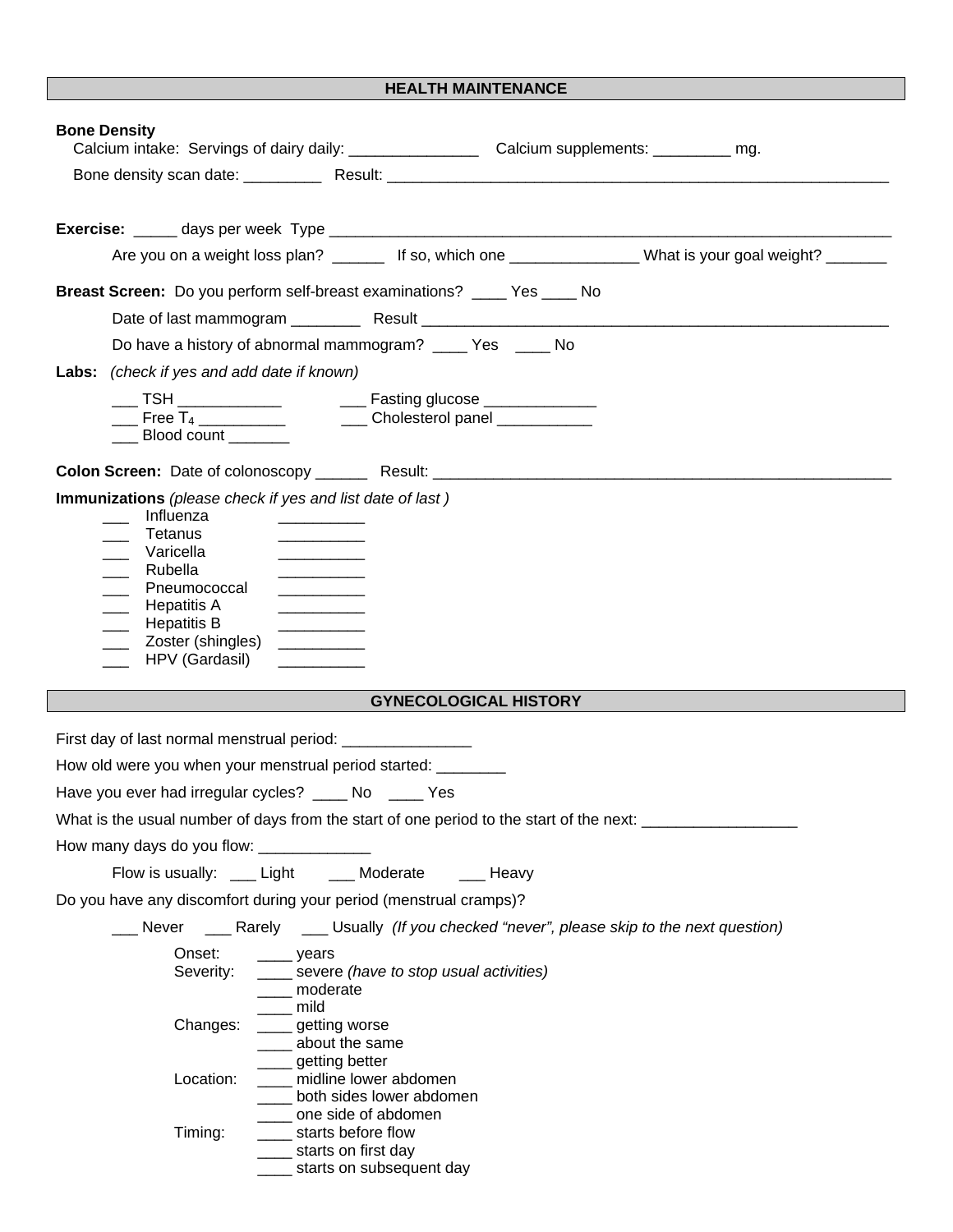| Bleeding, staining, or spotting between periods _____<br>Bleeding or spotting after intercourse ____                                                                                                                            |
|---------------------------------------------------------------------------------------------------------------------------------------------------------------------------------------------------------------------------------|
| Heavy bleeding, gushing, large clots (blood runs down leg, requires two pads at once) _____                                                                                                                                     |
| Do you have PMS symptoms which generally interfere with normal activities: _____ No ______ Yes                                                                                                                                  |
|                                                                                                                                                                                                                                 |
| Have you ever had a Pap smear? __ Yes __ No                                                                                                                                                                                     |
|                                                                                                                                                                                                                                 |
| Do you have a history of abnormal Pap smears? ____ Yes ____ No                                                                                                                                                                  |
|                                                                                                                                                                                                                                 |
|                                                                                                                                                                                                                                 |
|                                                                                                                                                                                                                                 |
| Have you ever had: (check if yes and please tell us when)                                                                                                                                                                       |
| $\overline{\phantom{a}}$<br>$\overline{\phantom{a}}$<br>$\frac{1}{2}$<br>$\overline{\phantom{a}}$<br>$\overline{\phantom{a}}$<br>Infection of bladder or kidney ___________________________________<br>$\overline{\phantom{a}}$ |

#### **PREGNANCY**

A. Have you ever been pregnant? \_\_\_ Yes \_\_\_ No *(If no, please skip to the next section)* 

Fill in the number of:

- Term deliveries (baby weighed over 5½ pounds at birth and was born at least 37 weeks of pregnancy)
- Premature deliveries (over 5 months pregnancy but baby weighed under 5½ pounds)
- Miscarriages (before 5 months)
- \_\_\_\_ Abortions
- **Ectopic or tubal pregnancies**
- \_\_\_\_ Children now living
- \_\_\_\_\_ Twins or triplets

B. If you have had any TERM or PREMATURE deliveries, please fill in this section *(Attach additional pages if needed))*

|          | 1. Delivery Date _________                                                                                     | Weeks of pregnancy*                                   |                       |
|----------|----------------------------------------------------------------------------------------------------------------|-------------------------------------------------------|-----------------------|
|          | Length of labor ________________                                                                               | Type of anesthesia ____________                       | Delivery Type _______ |
| Hospital |                                                                                                                |                                                       |                       |
|          |                                                                                                                | Boy or girl (circle) Weight (pounds, ounces) _____    |                       |
|          |                                                                                                                | Any problems with delivery or pregnancy? _________    |                       |
|          |                                                                                                                |                                                       |                       |
|          | 2. Delivery Date _________                                                                                     | Weeks of pregnancy*                                   |                       |
|          | Length of labor that the state of the state of the state of the state of the state of the state of the state o | Type of anesthesia                                    | Delivery Type _       |
| Hospital |                                                                                                                |                                                       |                       |
|          |                                                                                                                |                                                       |                       |
|          |                                                                                                                | Boy or girl (circle) Weight (pounds, ounces) ________ |                       |

\*Your due date was 40 weeks. If you delivered one week late, write 41. If you delivered three weeks early, write 37, etc.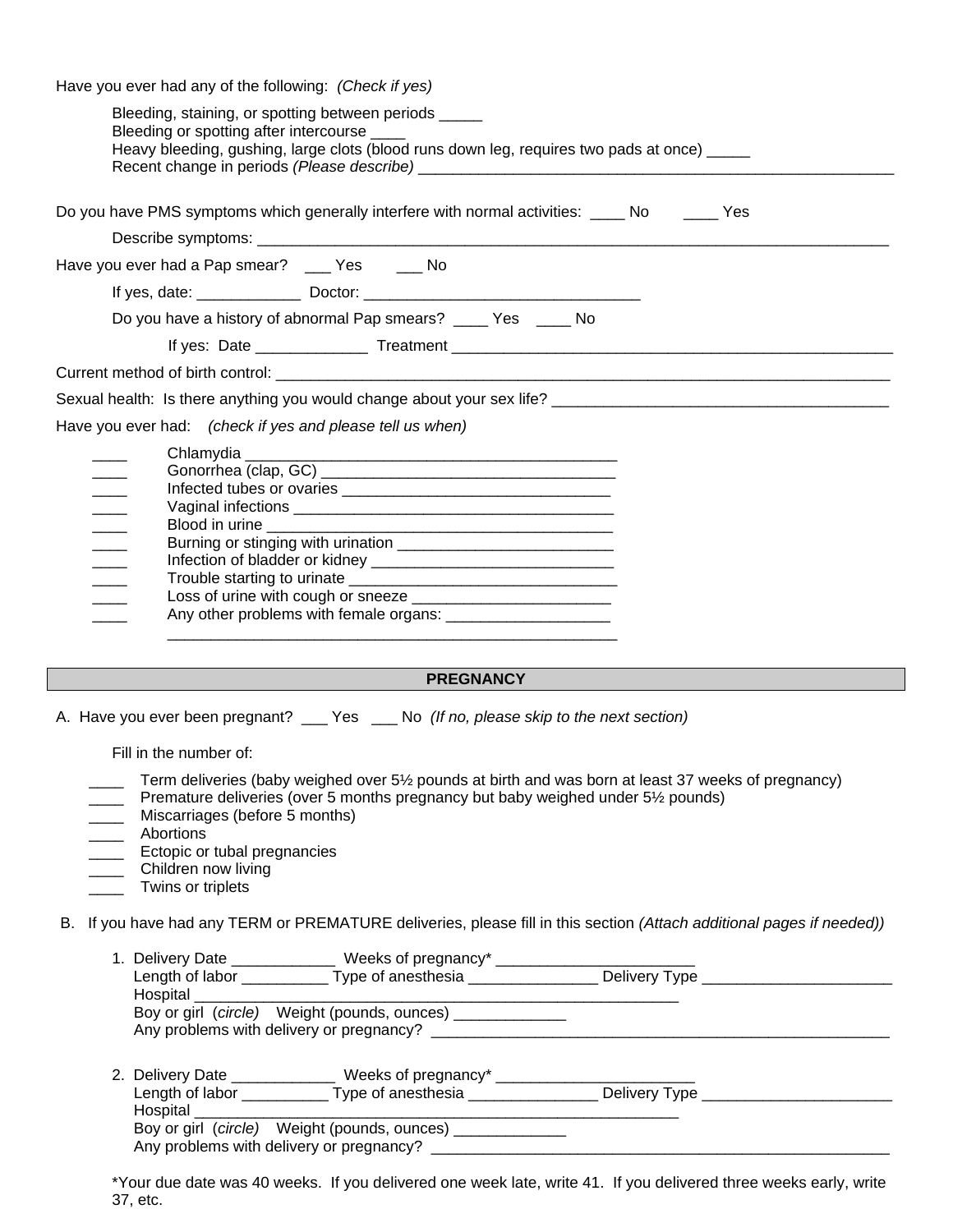|  | C. If you have had any ABORTIONS or MISCARRIAGES, fill in this section |  |
|--|------------------------------------------------------------------------|--|
|  |                                                                        |  |

| 1. Month/Year                  |                                   |  |
|--------------------------------|-----------------------------------|--|
| Doctor's name<br>Hospitalized? | D&C (scrape uterus) _____________ |  |
| 2. Month/Year<br>Doctor's name | Weeks of pregnancy* _____________ |  |
| Hospitalized?                  | D&C (scrape uterus)               |  |

\*Weeks between last normal menstrual period and termination of pregnancy.

### **SOCIAL HISTORY**

| Please check: ___ Single ___ Married ___ Same sex ___ Partnered ___ Widowed __ Divorced                                                                                                |                                                                                                                                                                                                                                                           |                                                                  |  |
|----------------------------------------------------------------------------------------------------------------------------------------------------------------------------------------|-----------------------------------------------------------------------------------------------------------------------------------------------------------------------------------------------------------------------------------------------------------|------------------------------------------------------------------|--|
|                                                                                                                                                                                        |                                                                                                                                                                                                                                                           |                                                                  |  |
|                                                                                                                                                                                        |                                                                                                                                                                                                                                                           |                                                                  |  |
| Do you smoke tobacco? _____ No _____ Yes (if yes, please answer the following)                                                                                                         |                                                                                                                                                                                                                                                           |                                                                  |  |
|                                                                                                                                                                                        |                                                                                                                                                                                                                                                           | If yes, how many packs per day ______ For how many years? ______ |  |
|                                                                                                                                                                                        |                                                                                                                                                                                                                                                           |                                                                  |  |
| Do you use any other tobacco products? _____ No _____ Yes                                                                                                                              |                                                                                                                                                                                                                                                           |                                                                  |  |
|                                                                                                                                                                                        |                                                                                                                                                                                                                                                           |                                                                  |  |
| Do you drink alcohol? _____ No _____ Yes (f yes, please answer the following)                                                                                                          |                                                                                                                                                                                                                                                           |                                                                  |  |
|                                                                                                                                                                                        | _____ oz. liquor per (circle one) day / week / month                                                                                                                                                                                                      |                                                                  |  |
|                                                                                                                                                                                        | ___ 12 oz. glasses beer per day / week / month                                                                                                                                                                                                            |                                                                  |  |
|                                                                                                                                                                                        | 6 oz. glasses wine per day / week / month                                                                                                                                                                                                                 |                                                                  |  |
| Have you ever used any non-prescription drugs such as: (if yes, please indicate when last used)<br>Have you ever been treated or diagnosed for anorexia or bulimia? _____ No _____ Yes | _____ Marijuana _________________________________<br>____ LSD, STP, etc. _________________________<br>_____ Heroin, etc. _______________________________<br>Morphine, Demerol, etc. _________________<br>_____ Barbiturates _____________________________ |                                                                  |  |
|                                                                                                                                                                                        |                                                                                                                                                                                                                                                           |                                                                  |  |